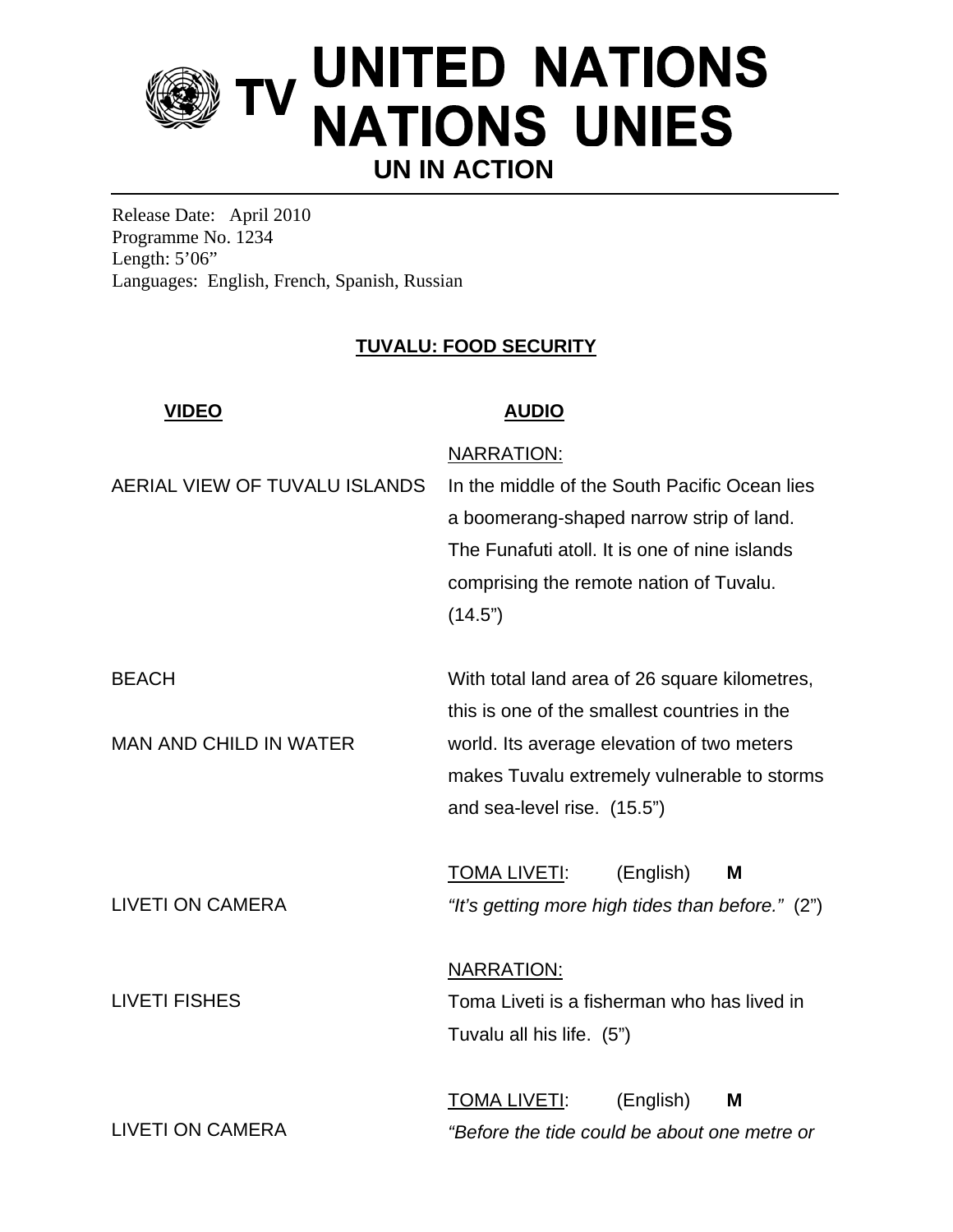FISHING ROCKS ON SEASHORE WATER BUBBLES UP FROM SOIL LAUSAVEVE ON CAMERA LAUSAVEVE IN OFFICE PULAKA PLANT LIVETI AT PULAKA PLANTATION LIVETI ON CAMERA LIVETI WORKS ON PULAKA FIELD *something but now it's getting to two metres."* (5") NARRATION: But the water does not only come from the seashore; it also comes from underneath. Made of corals, the islands are extremely porous, and salty water surging from the underground is poisoning the soil. (18") ITAIA LAUSAVEVE: (English) **M** *"If salt water, purer salt water comes in, it will just kill all the plants."* (4") NARRATION: Itaia Lausaveve, the Director of the Agriculture Department of Tuvalu, says staple crops like the large taro-like tuber plant – pulaka – are being destroyed. (11.5") Pulaka is traditionally grown in pits, close to the water table. Saltwater has been intruding into the pits causing the plants to rot, turning green leaves yellow and stunting the growth of the plants. (15.5") TOMA LIVETI: (English) **M** *"The taste of the pulaka is different. It's getting too salty."* (5") NARRATION: Pulaka cultivation used to play an essential

part in Tuvalu's subsistence economy and its

- 2 -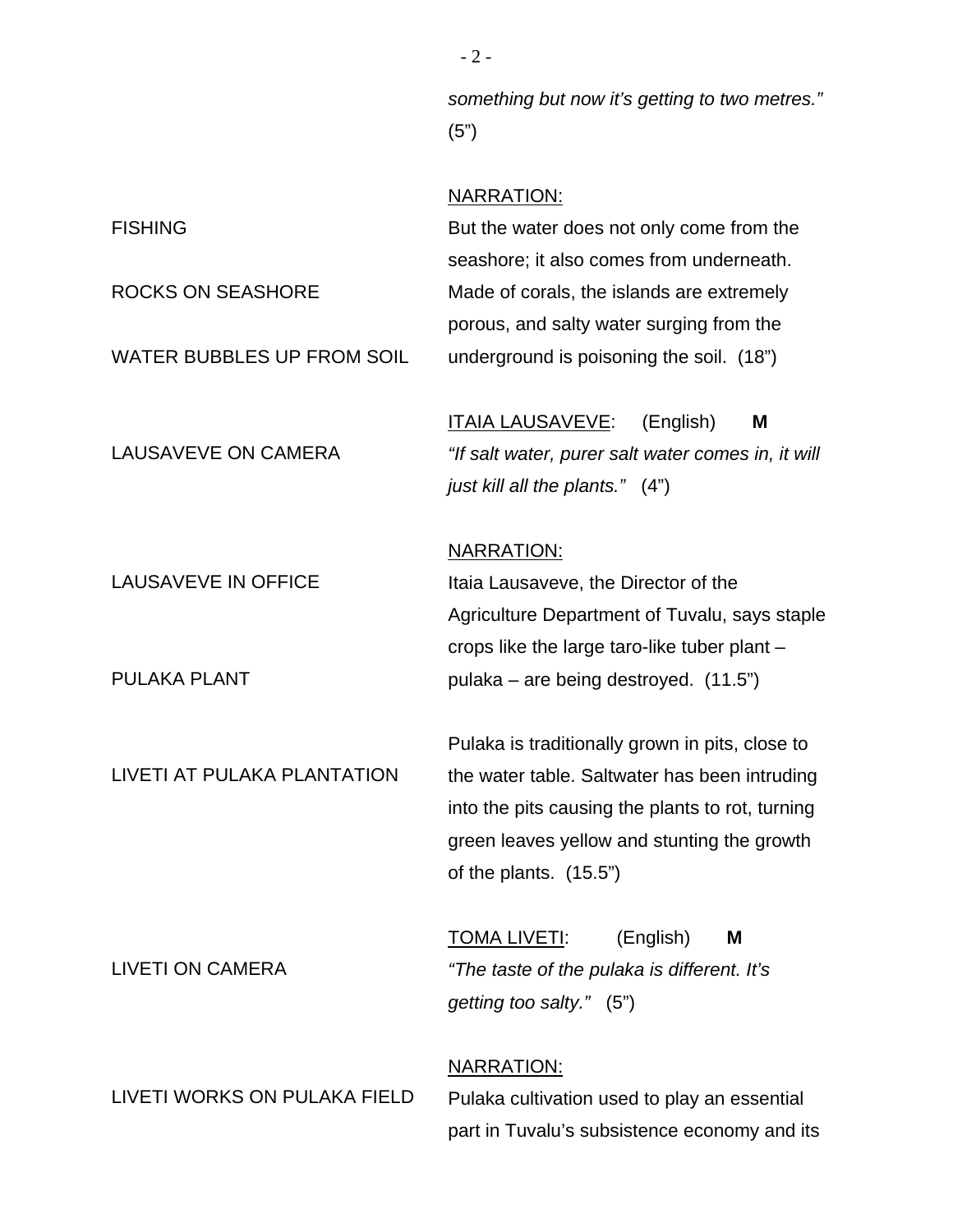LIVETI WITH SON ON **MOTORCYCLE** 

LIVETI ON CAMERA

LIVETI WITH SON AT PULAKA PLANTATION

LIVETI AT PULAKA PLANTATION

MUSIC AND LOCAL DISHES AT COMMUNITY GATHERING

LAUSAVEVE ON CAMERA

PEOPLE BOARD AIRPLANE AT AIRSTRIP

PULAKA BEING PREPARED

BAGS OF RICE / PROCESSED FOODS ON STORE SHELVES

LIVETI WALKS BY ROAD

WOMEN PERFORM TRADITIONAL **DANCE** 

culture. Pulaka-growing secrets are passed from father to son.(12")

TOMA LIVETI: (English) **M** *"I brought my son to the pulaka so that he can see what I'm doing. He can learn. I tell him how to plant the pulaka … practicing how to live as a man."* (13")

#### NARRATION:

There is more at stake here than food. With the potential loss of pulaka, the ancient traditions could be lost. (10")

ITAIA LAUSAVEVE: (English) **M** *"Still, in traditional ceremonies like weddings, funerals, birthdays, the pulaka is still displayed. It still maintains that cultural importance of the family."* (15")

#### NARRATION:

So climate change is having a negative impact on the traditional lifestyle, already under threat by globalization. A healthy crop, rich in calcium and other nutrients, pulaka takes hours to cook. Today, younger people prefer rice and processed foods, all of which comes from abroad. Only land-owners can grow pulaka here, on the main island. Toma is lucky to be one of them. (33")

So, it is people with no land rights in Funafuti – like the ones from the outer islands – that

- 3 -